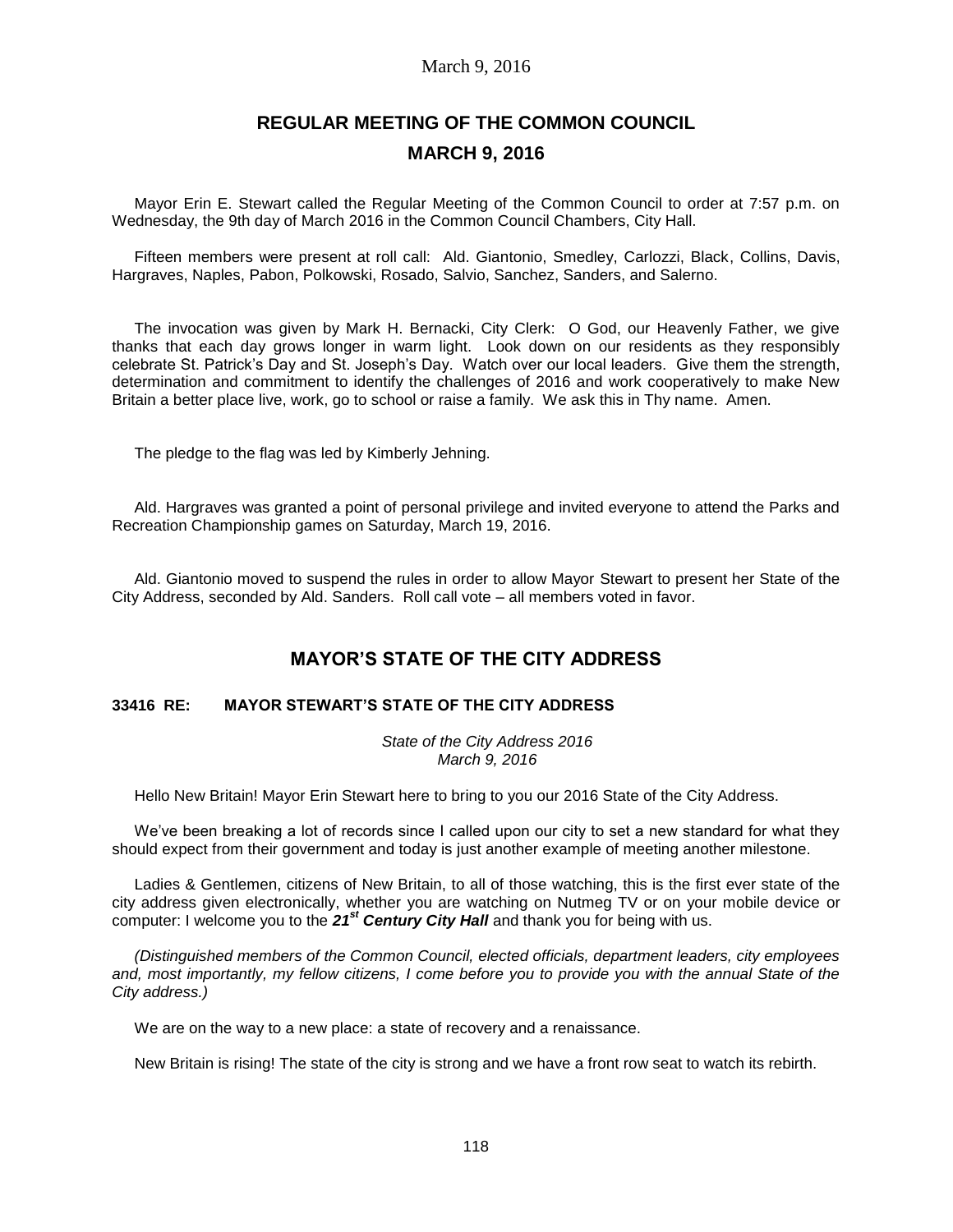The courage and will to tackle tough decisions is being accomplished by a team of dedicated public servants who join me in our passion to put New Britain back on track.

Our recent audit confirms our Rainy day fund is on its way to being robust… \$14.9 million in the bank today and more savings to come.

That money is our safety net, an emergency reserve that we hope to never touch. Our goal is to maintain a safe yield of 10% of the city's total budget in savings, but we aren't there yet. Much like maintaining a personal savings account, the city needs to do the same. And prevent what was happening before – wasteful spending.

The rating agency Standard and Poor's validated our hard work by giving New Britain an A+ rating this year! We have improved our investment portfolio by leaps and bounds in just three short years.

The success was apparent when we recently sold bonds to restructure our debt and had so many interested investors that we ran out of bonds to sell as the buyers lined up! We even saw other Connecticut municipalities jump into the market and invest in us.

They too understand New Britain is making a comeback and that we are a good investment.

We have been steadily building a foundation of solid financial practices.

It started with pulling apart a budget full of extras. We reduced nearly 20% of the city budget, raised revenues and worked with our union brothers and sisters to find concrete solutions. These were not easy choices but necessary and lasting ones – ones that worked and continue to work to this day.

It goes without saying that our department heads have also been doing a lot of heavy lifting. We have a remarkable team.

Thanks in large part to the job they did, we were poised to finish FY 15 in the black and we did!

My vision since becoming your Mayor has consisted of five key principles:

- $\triangleright$  Being fiscally responsible;
- $\triangleright$  Being transparent in all of our dealings;
- $\triangleright$  Ensuring our children have access to the education they deserve;
- Enabling New Britain to truly be "open for business"; and
- $\triangleright$  Delivering the leadership needed to be most responsive to our residents.

I will continue to keep that vision alive with the help of our City Council.

Communication is key and for that I will always invite everyone to have a seat at my table.

We've certainly proved that during the past year, with open office hours, town hall meetings, coffee hours, you name it my door is always open to you.

A major part of that communication is my focus on economic development. This is a joint effort. I stand here to confirm we are well on our way to rebuilding this city.

Last year, Farmington Avenue blossomed with a new Dunkin Donuts, gas station and grocer along with a family run dairy bar – and there's still room for additional developments.

Polamer Precision, a world class aerospace manufacturer which relocated here from Newington, has a 152,000 square foot state of the art manufacturing facility and is already looking to increase its footprint in Pinnacle Business Park, all while being focused on hiring New Britain residents for New Britain jobs.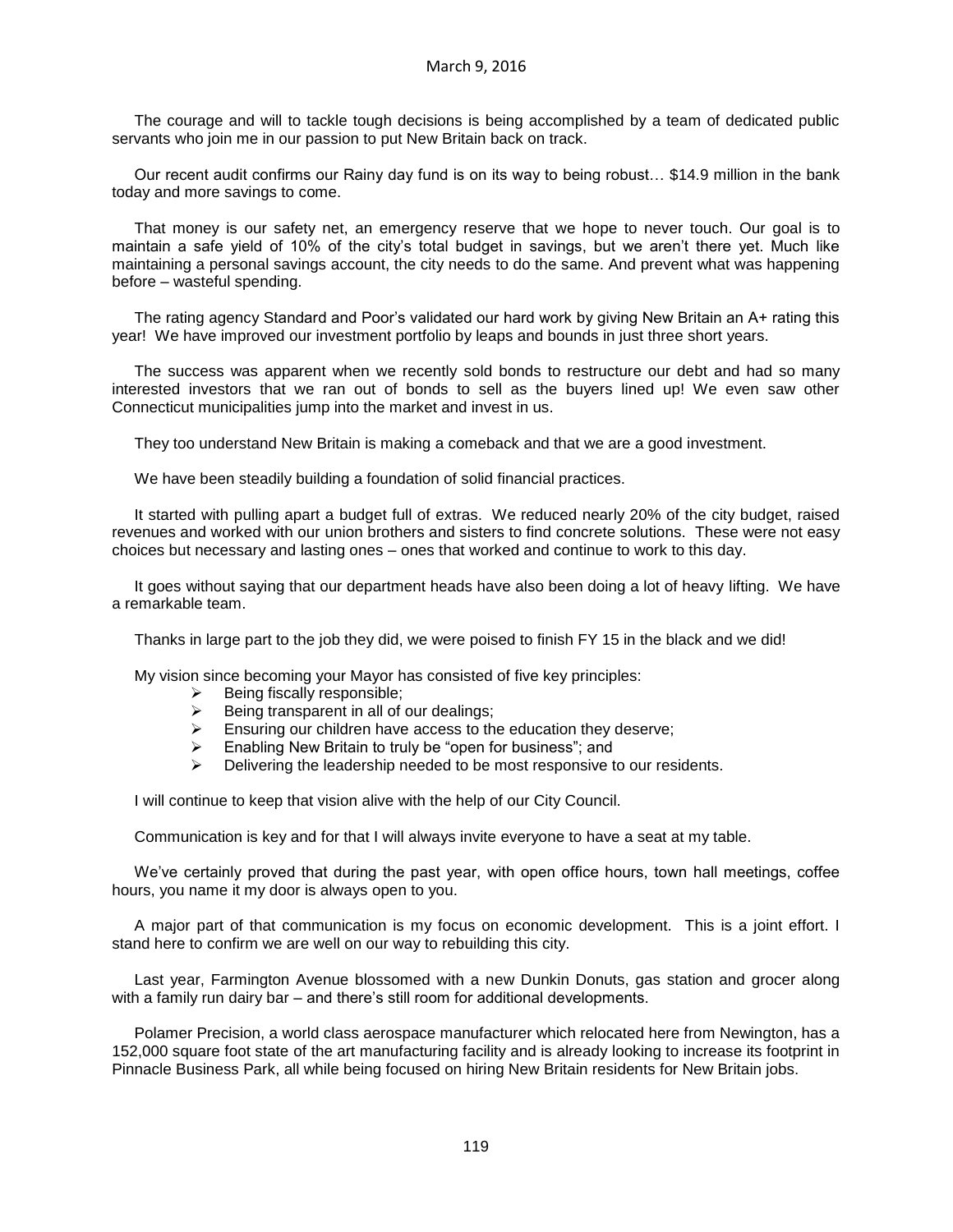Following their lead is Admill Machine, and Marsam Metals along with Peter Paul Electronics, all manufactures that are also growing & we are proud that they call New Britain their home.

I'm happy to report to you the Old New Britain Herald building has been bought and is being transformed into a state of the art Dialysis Center with an anticipated opening this fall. This will be a great addition to the medical corridor of our city.

The largest private investment we've seen in decades will be a \$35 million project to rehabilitate the old Landers, Frary & Clark factory into Ellis Street Commons – with over 150 condos and businesses. This will open an area of the city to many new young professionals looking to make their mark.

The rebirth of New Britain will be marked by our ability to transform our old buildings, and find adequate adaptive reuses for them.

One of the most pivotal pieces of property, right in the middle of our downtown, is an open canvass. The demolition of the old police station will open up Columbus Boulevard along with the adjacent vacant lot, that's been empty for 30 years, and will serve as the catalyst to rebuilding our downtown. These are the opportunities we have to seize!

With accessibility to CTFastrak and ample space for parking and convenience to a hotel and restaurant complex it truly is a developers dream and we won't settle for anything but the best.

That's just it, we will not settle anymore, we are raising that standard because we deserve to! No longer should we let people look at investing in our city any differently - than they would look at investing in our neighboring towns– we deserve the best development for that space and I'm going to make sure that we get it.

The gateway to our popular Little Poland will finally be restored. The Berkowitz Building on Main Street has been designated as a historic landmark & has been purchased by a developer who is getting started on restoring this property. Businesses and residents will soon flourish in this building once considered an eyesore, with construction set to begin this summer.

All in all, we cut ribbons on 34 new businesses and saw the creation of about 683 new jobs.

Places like Frisbie's Ice Cream & Dairy Bar, Costco, Peel Liquors, Atlantic Restoration, Willie Pep's Corner Café and the list goes on…

It is because of all of this private investment that we saw growth in our grand list for the second year in a row! We are continuously growing and that makes all the difference. We need to keep cutting those ribbons!

The history evident throughout our city will be coming alive as we embark on a fun tourist attraction self guided tours along our three loops of the historic walking trail. We will use our new wayfinding signs and historic venues to allow visitors to step back in time and relive the beautiful history encapsulated in our city.

We can't get to where we want to be without understanding our past and having an appreciation for it.

At the center of the city sits our Central Park. If you haven't noticed it's been under construction since last spring, renovations are coming along nicely and it will be opened before we know it.

The new and improved Central Park is going to allow for pedestrians to walk and enjoy our downtown and we want you to use it – it is *your* park come visit and enjoy it!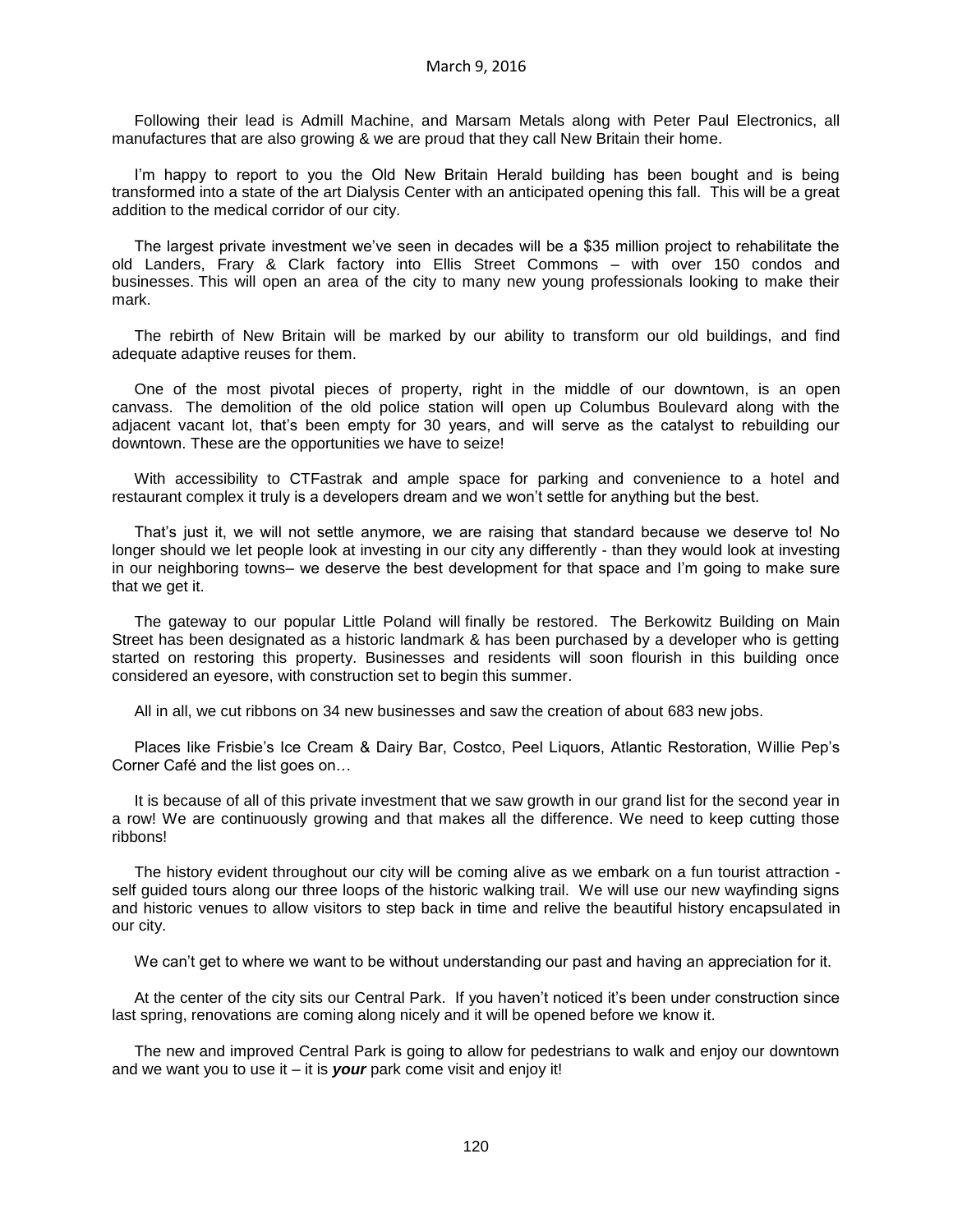We are moving forward with plans to bring food trucks to areas of our downtown as well. This will be a great opportunity for businesses to flourish & bring life back to Main Street.

As many of you know the city motto centers around the beehive. "Industry fills the hive and enjoys the honey." Filling the hive will take planning and thoughtful decisions.

The city is embarking on a major TOD - Transportation Oriented Development - plan that involves design work, engineers, city planners and transportation experts along with environmental leaders.

That planning will create a master plan of development for the city in our downtown area for years to come. This will ensure that long after me, there is still a solid vision on where we need to go and how to get there. Proper planning is key to a successful future.

One of the more visible parts of the award winning complete streets plan will be the transformation of the Main Street overpass into the "Beehive Bridge."

We are capitalizing on the presence of the highly successful CTFastrak. State grants to clean up brownfields near the two additional stops at East Main Street and East Street will be the focus of much new development along this line. Bringing accessibility to a new generation of people and opening the travel corridor for even more economic development.

It's no secret that New Britain is land-poor. At only 13.2 square miles we have to get very creative about how and where we develop – and balance that with the need for open space. We want to make New Britain a destination and with everything we have going on we're sure to hit a home run soon! Speaking of home runs…

New Britain Stadium is being spruced up as we speak - the pride of hosting professional baseball is one I take very seriously. I am so excited for opening day of the New Britain Bees on April 21st! By the way that is an opening day that is on schedule with NO DELAY!

Another recent addition to our sports complex is the American Soccer League. We recently announced the Connecticut United Football Club will play at Veterans Memorial Stadium in early April.

Future stars of Major League Soccer will be making their debuts here in New Britain! I have to say that we truly are making our city the "Sports Capitol of Connecticut".

We wouldn't be able to host these teams if it weren't for our gems: our parks.

Enjoying the great outdoors has been helped with upgrades to: Stanley Quarter Park - where walking and cycling paths are now refreshed and new lights installed on the baseball diamonds. AW Stanley Park now hosts GO APE - a high ropes adventure course. And Chesley Park shines brightly with a new turf field at the DeMaio sports complex.

Soon we will begin a complete overhaul of AW Stanley Park, and will start planning this spring for a new pool, and upgrades to our fields on the north end of town. We will also begin to discuss future renovations for Osgood Park, including a new skate park that I am very excited about!

Enjoying the environment also means thinking about how we harness mother-nature and utilize her gifts.

I have created the Mayor's energy and innovation committee to oversee New Britain's SMART city initiative. This group will help transform the old hardware city into a new and improved "Hardware" city. We have begun many projects that all aim to save the city money in our energy costs and reduce our carbon footprint. We are aiming to be a model for the entire state.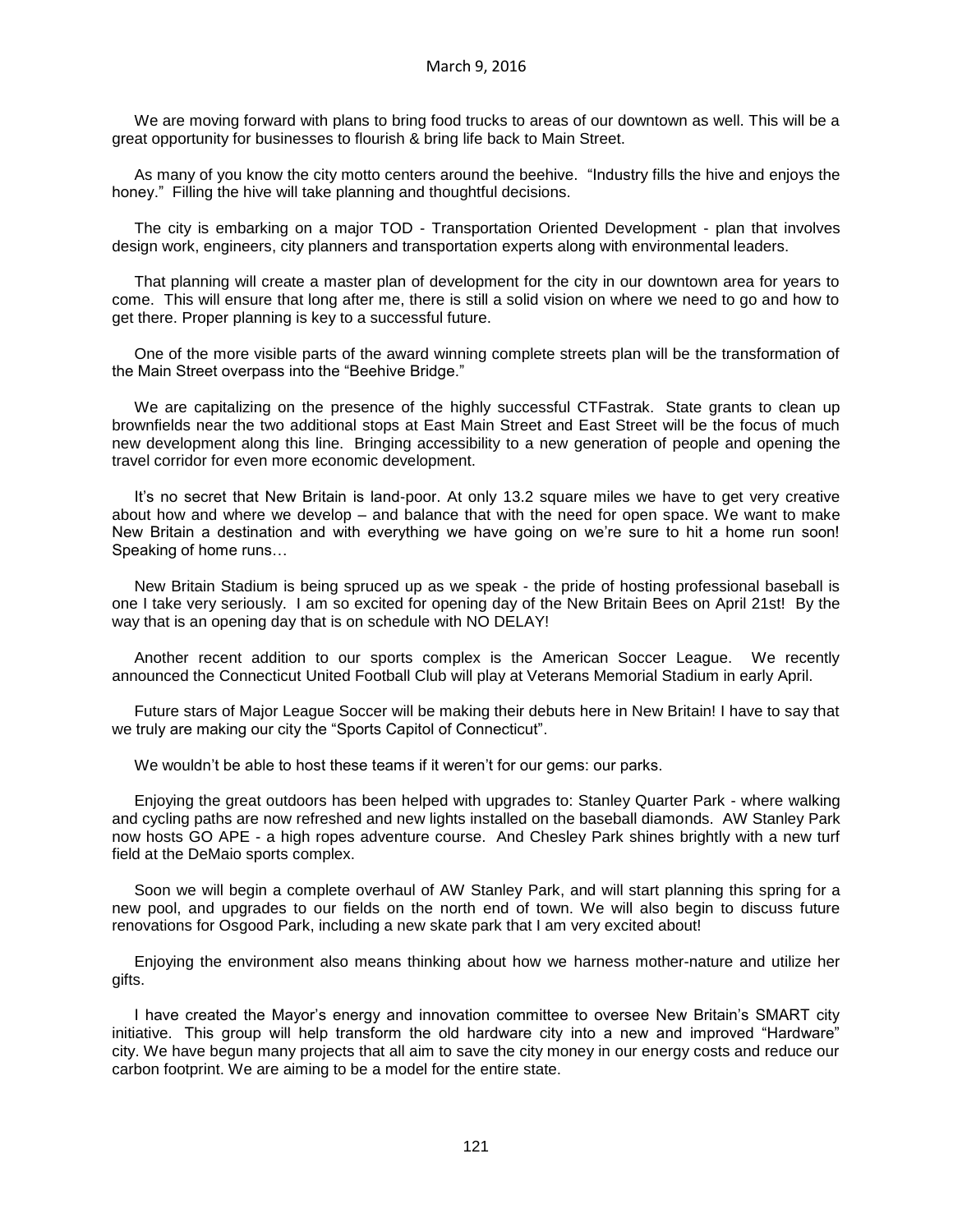We have so many SMART city projects that are already underway; we're adding solar panels on our roofs at schools, we are close to erecting our first Fuel Cell to take power off the grid, and we will soon begin the transformation to LED street lights.

Innovation at city hall includes enhancing our ability to make document searching easier for you from right in your home through the city website. Electric car charging stations are now available downtown, we are using technology to make it easier to pay to park in our garages, and we are taking steps to reduce our fleet.

There are many other potential projects that will show our commitment to finding innovative ways to use technology to reduce costs, make government more efficient, and enhance the quality of life for our residents.

While the energy & innovation committee is exciting, we can't forget about basic human services.

A labor of love which is near to my heart is also moving ahead. Building Hope Together - New Britain's work plan to end homelessness is now in its  $9<sup>th</sup>$  year – and after we took the plan - overhauled old practices and brought new ones in, we are seeing the benefits.

Housing, treatment and job skills are being provided to our most vulnerable citizens. We have increased our partnerships with service providers in town, and in the past year we were able to put 38 homeless individuals into apartments. Eradicating homelessness isn't easy – but it starts by giving them a home!

We were proud to support our friends at VA, Inc. to help homeless veterans and their families. In the fall, the doors were finally opened at their building on Arch Street.

A community is only as strong as the people who give back to it and we are lucky to have so many wonderful people who are a part of our New Britain community…

One of those people just became the new Superintendent of our school district– I'm proud to say that New Britain resident Nancy Sarra is now in charge. There are so many positive rays of light coming from our schools. I know Nancy is going to make sure they are shining brightly for the rest of the state to see and that means selling our New Britain brand.

Our city has much to offer yet we don't have a marketing strategy to showcase the best of the best. The last time any thought went into that was over 3decades ago when a bumble bee was put to good use in the 'New Britain is the place to bee' campaign. It's time for a new campaign with all the buzz about New Britain.

I'm looking forward to what this next year will bring – we have done so much, but we still have our work cut out for us.

Our financial house may be in order but we are definitely not out of the woods yet. We need to stay smart and stay the course on not spending more than we make.

We are in this together and will continue to make tough choices for the greater good of the community.

New Britain is strong, we are resilient because we don't give up. And neither do I. The commitment I made to you remains; to make New Britain better. We are on our way through recovery & on to rebirth.

Sit back, watch and have faith as we transform our city, one day, one development, one person at a time.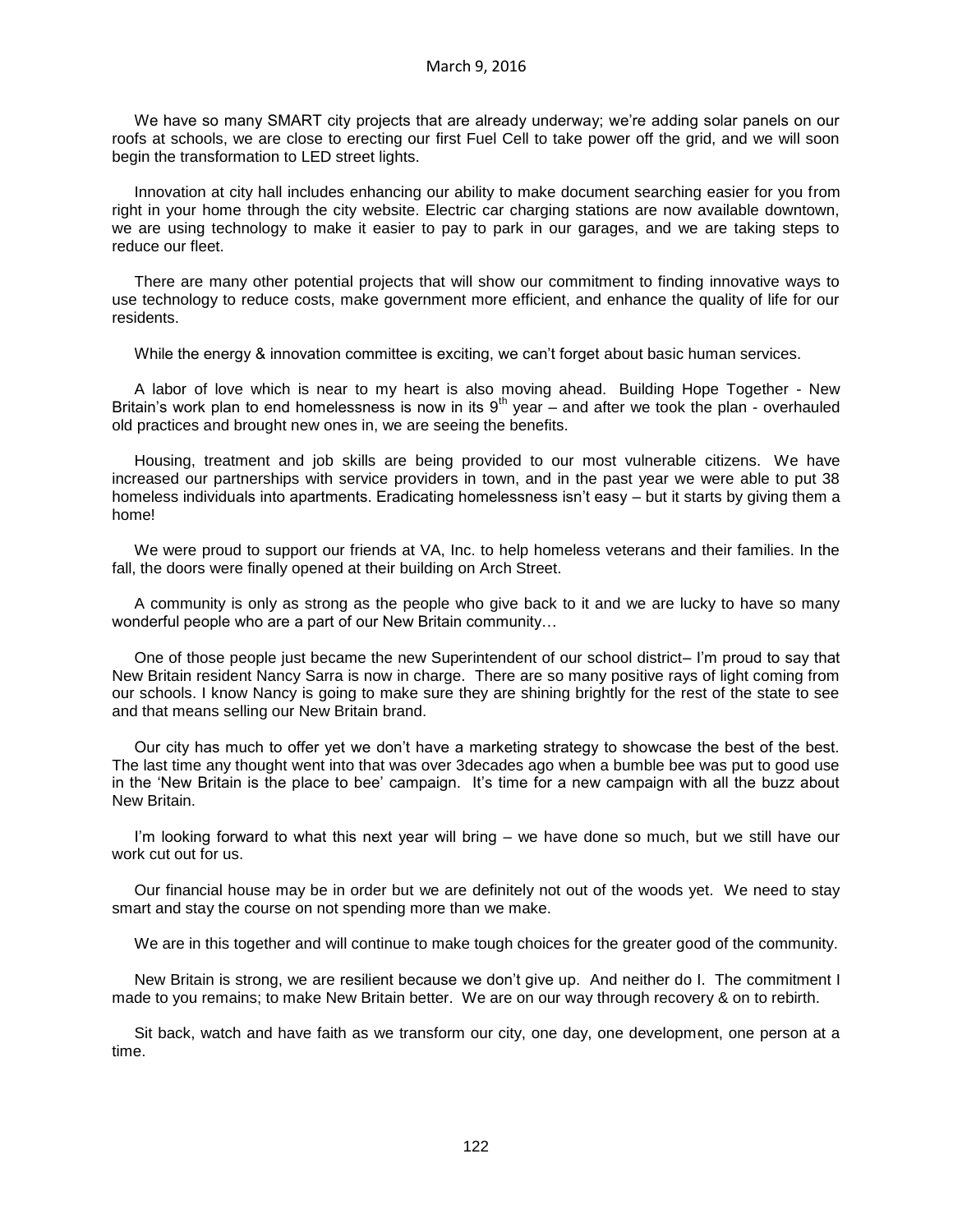Ald. Giantonio moved to return to regular order, seconded by Ald. Pabon. So voted.

Ald. Giantonio moved to accept and adopt the minutes of the Regular Meeting of Feb. 10, 2016, seconded by Ald. Salvio. So voted.

### **PETITIONS**

- **33417 RE: ALD. SANDERS FOR GRANTING A CERTIFICATE OF LOCATION APPROVAL TO ALLOW A MOTOR VEHICLE GENERAL REPAIRER'S AND AUTO DEALER'S LICENSE FOR PROPERTY LOCATED AT 172 STANLEY ST. REFERRED TO THE CITY PLAN COMMISSION AND ZONING SUBCOMMITTEE.**
- **33418 RE: ALD. POLKOWSKI FOR CONDUCTING A TRAFFIC/PARKING STUDY ON SYMCO DRIVE. REFERRED TO THE BOARD OF POLICE COMMISSIONERS.**
- **33419 RE: ALD. NAPLES AND POLKOWSKI FOR CONDUCTING A TRAFFIC STUDY TO INVESTIGATE EXCESSIVE SPEEDING ON CARROLL ST. REFERRED TO THE BOARD OF POLICE COMMISSIONERS.**
- **33420 RE: ALD. SALVIO FOR INSTALLATION OF A STREET LIGHT AT THE INTERSECTION OF RUSSWIN RD AND WEST MAIN ST. REFERRED TO THE BOARD OF POLICE COMMISSIONERS.**

Ald. Giantonio moved to accept and adopt the Consent Agenda, seconded by Ald. Salerno. Roll call vote – all members voted in favor. Approved March 10, 2016 by Mayor Erin E. Stewart.

## **CONSENT AGENDA**

## **CITY CLERK**

### **33403 RE: CLAIMS FOR INJURIES AND/OR PROPERTY DAMAGE**

To Her Honor, the Mayor, and the Common Council of the City of New Britain: the undersigned beg leave to report the following:

#### CLAIMANTS NAME

- Belliveau, Lynn M.
- Brook South I LLC
- Hansen, Peter V.
- Mou, Jason
- Risby, Lakesha
- Smith, Sylvia

Mark H. Bernacki City Clerk

## **BUILDING COMMISSION**

### **33376-2 RE: ONE YEAR ZONING MORATORIUM ON PERMITTING MOTOR VEHICLE DEALERS AND REPAIRERS LICENSES IN ALL ZONING DISTRICTS**

To Her Honor, the Mayor, and the Common Council of the City of New Britain: the undersigned beg leave to report the following: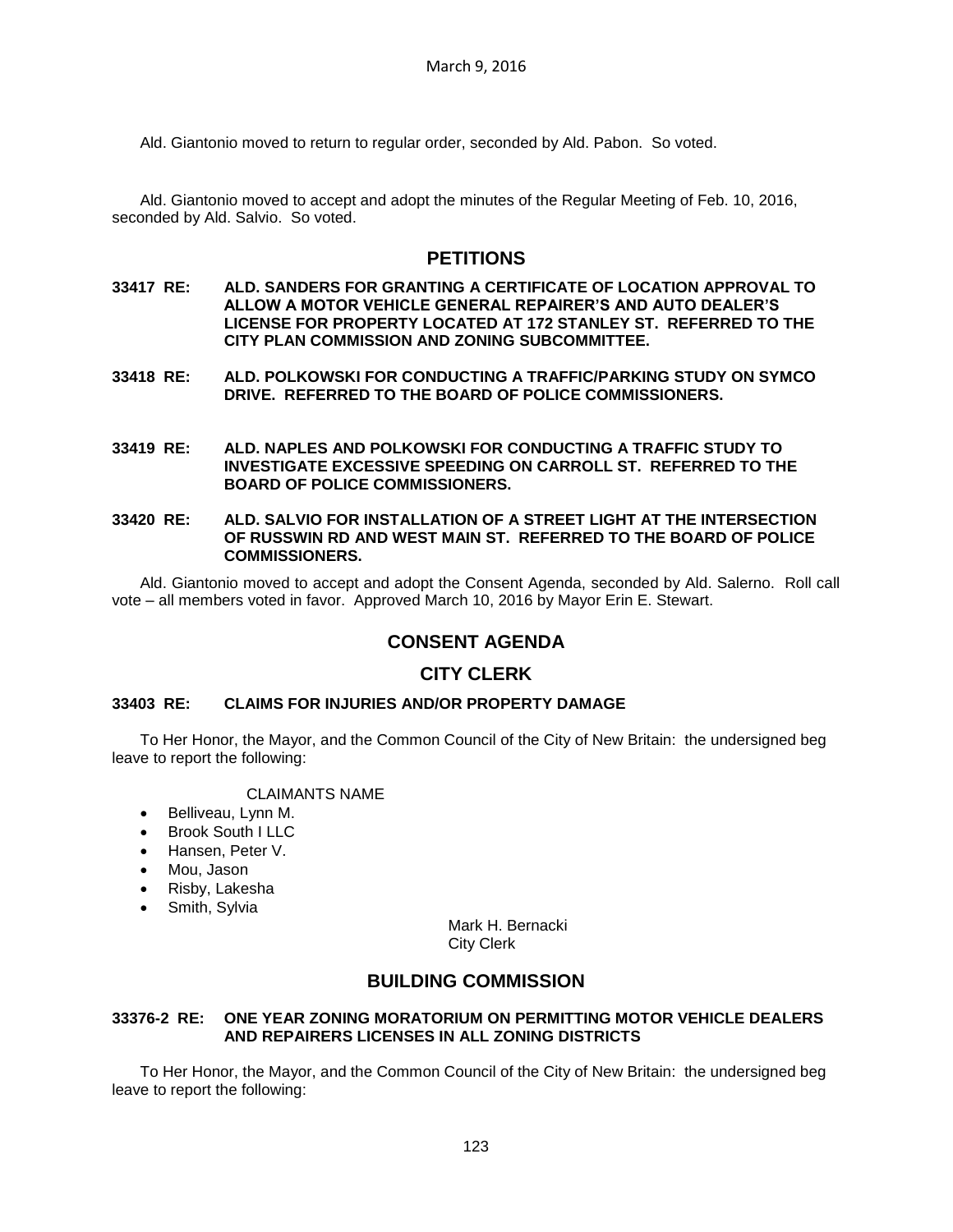The Building Commission recommends that the one-year zoning moratorium is necessary to allow the staff of the City Plan Commission and the Department of Licenses, Permits and Inspections the opportunity to review criteria related to the granting of permits for Motor Vehicle Repairers and Motor Vehicles Dealers licenses.

The Building Commission therefore recommends that the Common Council of the City of New Britain impose a zoning moratorium, for a period of one year, on the permitting of Motor Vehicle Repairers and Motor Vehicle Dealers licenses. This one- year period will allow time for the new zoning amendments to be considered and enacted. In addition, this timeframe will give City staff the opportunity to engage with Community stakeholders to discuss what new zoning controls will be required to ensure that auto sales and repair businesses are designed and managed in a manner to limit adverse effects on the surrounding community.

> Sergio Lupo, MPH, R. S. Director, Licenses, Permits & Inspections

# **CITY PLAN COMMISSION**

#### **33376-3 RE: ZONING MORATORIUM**

To Her Honor, the Mayor, and the Common Council of the City of New Britain: the undersigned beg leave to report the following:

The City Plan Commission, at its regular meeting held on March 7, 2016, voted 4 to 0 to recommend that a one-year moratorium on the processing and issuance of motor vehicle sales and repairers location approvals be adopted.

BACKGROUND: This purpose of the moratorium is to allow for the study and analysis of the motor vehicle related uses in the City and to allow for the development and adoption of new zoning controls, City ordinances, regulations and procedures, as may be deemed appropriate. The purpose of this effort is to formulate and institute measures which will help avoid and lessen the adverse effects of these types of uses on the surrounding neighborhoods and community in general.

The study would be performed by the staff of the City Plan Commission, in consultation with the office of Corporation Counsel, Department of Licenses, Permits, and Inspections, Department of Public Works, Police Traffic Bureau, State Department of Motor Vehicles and others. Throughout the process, periodic reports and updates would be given to the City Plan Commission and Planning, Zoning and Housing Committee of the Common Council prior to drafting recommended changes to the zoning ordinances and regulations.

PLANNING AND CONSIDERATIONS: Presently in the City of New Britain, there are a total of more than 100 active Department of Motor Vehicle licenses issued for 75 or more locations. Under current zoning, automobile sales and repairs are permitted by right in the I-1 (Industrial Park) and I-2 (General Industry) zoning districts and by special exception in the B-2 (Shopping Center) and B-3 (Secondary Business) zoning districts. In addition, there are a number of locations where auto-related uses have either been permitted by variance or grandfathered as legal nonconforming uses in residential zones or in commercial districts where these uses are not allowed. In many locations, these uses are inappropriate and damaging to the desired character and the quality of life for the surrounding neighborhood or business area. Even in appropriately zoned business districts, business operations are often conducted in a manner that results in overcrowded, unsightly appearance; unsafe traffic conditions; obstruction of the public sidewalk and limited on-street parking availability. While auto sales and repair businesses are recognized to be legitimate operations that create jobs and tax base and provide necessary and desired services to the City's residents, appropriate controls are needed to ensure that they are restricted to suitable sites and business areas and that they are designed and managed in a manner so as to limit the adverse effect to the surrounding community.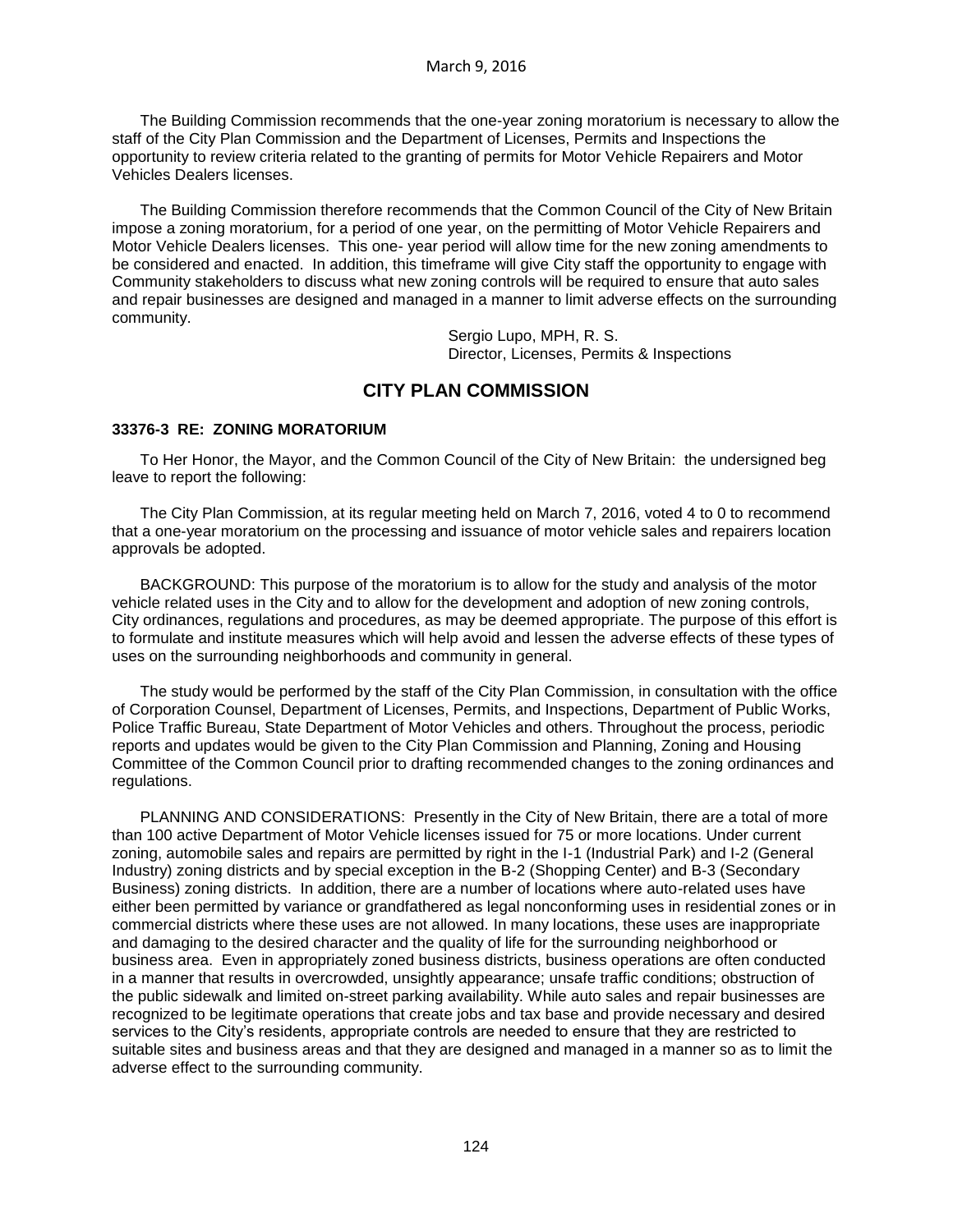Consideration will be given to potential modification in the various aspects of the review and approval process as well as zoning controls related to location, lot size, parking, signage, landscaping and buffering.

RECOMMENDATION: The City Plan Commission is of the opinion that the automobile sales and repair businesses have, in a number of instances, created undesirable conditions and that more stringent controls are needed on the location and layout of these operations. The City Plan Commission, therefore, strongly encourages the adoption of this proposed zoning moratorium.

> Louis G. Amodio, Chairman City Plan Commission

# **OFFICE OF CORPORATION COUNSEL**

#### **33404 RE: TAMMY GOMEZ V. CITY OF NEW BRITAIN**

To Her Honor, the Mayor, and the Common Council of the City of New Britain: the undersigned beg leave to report the following:

RESOLVED, By the Common Council of the City of New Britain that the sum of SIX THOUSAND DOLLARS (\$6,000.00) be paid to Tammy Gomez and the Law Firm of Segal & Laska, her attorneys, in full settlement of her suit against the City of New Britain, now pending in the New Britain Superior Court, New Britain, Connecticut as HHB-CV12-6017767-S. The plaintiff had alleged that on September 24, 2010 at approximately 8:00 am she was walking in a southerly direction on the sidewalk located on the north side of Precision Court adjacent to the parking area behind 230 John Downey Drive, New Britain, CT. She claims to have fallen because of the dangerous and defective condition of the sidewalk. As a result of the incident, plaintiff alleged to have suffered metatarsal fractures in the left foot. In specials, the plaintiff has alleged \$2,826.09. The current settlement recommendation is made upon the advice of City Attorney Irena J. Urbaniak, after settlement negotiations between City Attorney Irena J. Urbaniak and Attorney Ken Laska and the Honorable Judge Shaunessey, with the approval and consent of Gennaro Bizzarro, Esq.

This suit is to be withdrawn by the plaintiff without costs to the City of New Britain and settlement is to be made without admission of any liability.

> Irena J. Urbaniak City Attorney

# **PURCHASING DEPARTMENT**

#### **33405 RE: BID THRESHOLD ITEMS**

To Her Honor, the Mayor, and the Common Council of the City of New Britain: the undersigned beg leave to report the following:

In accordance with the New Britain Code of Ordinances, Section 2-566, a monthly report of purchases between \$500 and \$7,500 shall be provided to the Common Council. The report shall include a detailed description of items or services purchased, name of vendor, owner of business and dollar amount spent on each individual purchase as well as the aggregate total of spend to date for the fiscal year.

The Finance Department, Purchasing Division has provided an electronic list of monthly purchases. This document is available in the Council office for review by Council members.

Acceptance and adoption is respectfully requested.

Jack Pieper Purchasing Agent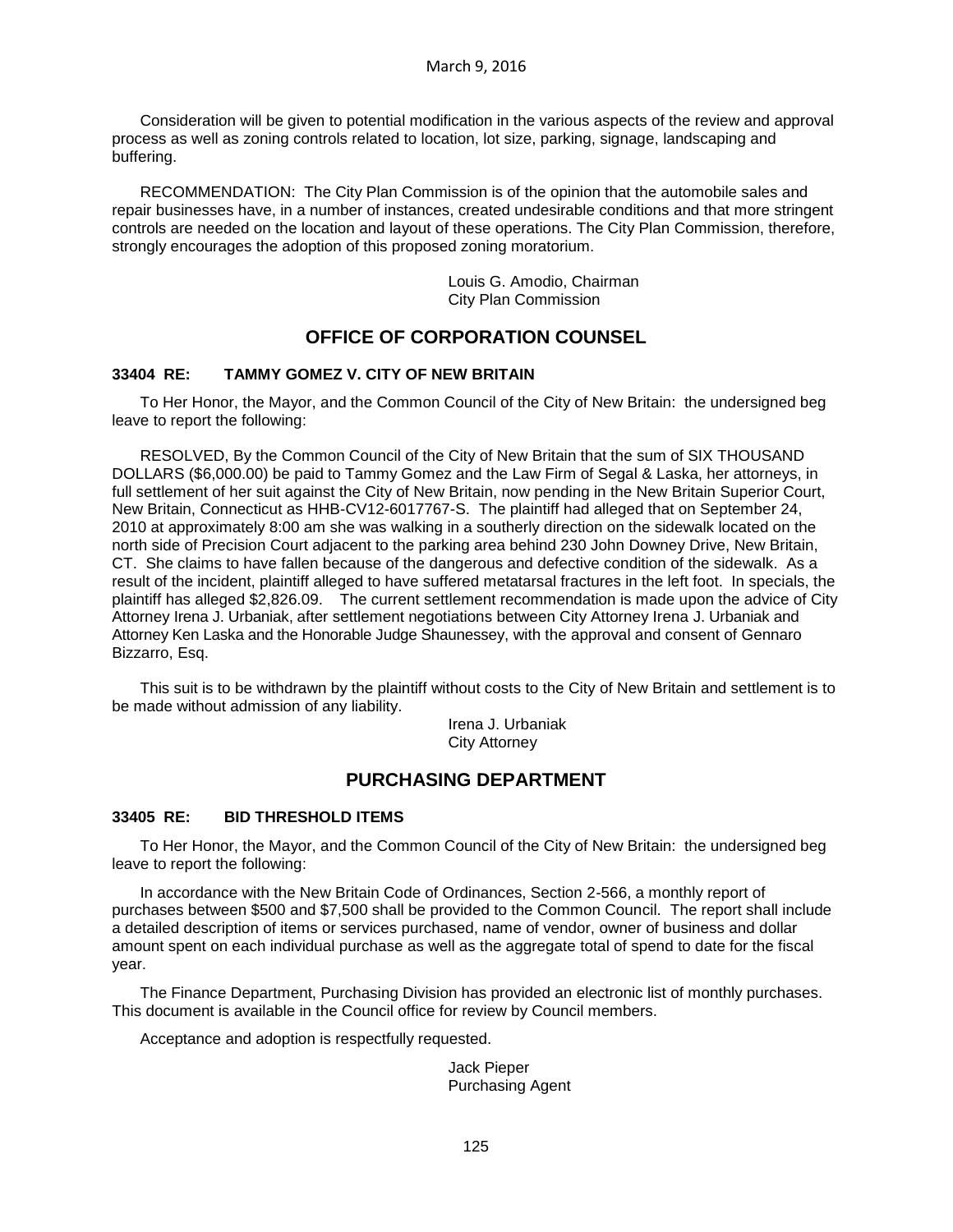#### **33406 RE: PUBLIC RFP NO. 3861, PROFESSIONAL STATE LOBBYING SERVICE**

To Her Honor, the Mayor, and the Common Council of the City of New Britain: the undersigned beg leave to report the following:

Public Request for Proposal, RFP, No. 3861 was solicited and received in accordance with the Purchasing Ordinances of the City of New Britain for the purchase of Professional State Lobbying Services. Funding will be available for this Professional within the Legal Service Department's account number 001109002-5340, Legislative Support.

Invitations to bid were solicited and the bid was duly advertised in the New Britain Herald Newspaper, the City, State of Connecticut's Department of Administration Services, and mailed to eight (8) State Lobbying Companies. The Purchasing Agent did not receive any letters from the Lobbying Companies on the mailing list indicating they could not provide a response to the RFP request.

The RFPs were reviewed for conformance to specifications by the Mayor's Office Administration, the Mayor and the Purchasing Agent, The Mayor interviewed three firms. The Mayor recommended the bid be awarded to Gaffney Bennett and Associates, Inc. of New Britain, CT. who meets the entire RFP requirement for this service.

RESOLVED: That the Purchasing Agent is hereby authorized to issue a Purchase Order for \$45,000.00 and enter into contract for a (1) year period, April 1, 2016 to March 31, 2017 with Gaffney Bennett and Associates, Inc. of New Britain, CT per the terms and specifications of Public Request for Proposal, RFP, No. 3861.

> Jack Pieper Purchasing Agent

#### **33407 RE: COOPERATIVE PURCHASING, PURCHASE AND INSTALLATION OF NEW CARPET FOR THE NEW BRITAIN PROBATE COURT**

To Her Honor, the Mayor, and the Common Council of the City of New Britain: the undersigned beg leave to report the following:

In accordance with City Code of Ordinances, Chapter 2, Article VIII, Division 1, Section 2-538 (a), a purchase order was requested by the Public Works Department, Fleet and Facilities Division for Purchase and Installation of new Carpet in the Probate Court location in Liberty Square.

| Supplier                 | Items                          | Price       |
|--------------------------|--------------------------------|-------------|
| John Boyle Company, Inc. | Provide and Install New Carpet | \$15,506.00 |
| New Britain, CT.         |                                |             |

The New Britain Public Works Department, Fleet and Facilities Division requested the Purchase and Installation of new Carpet in the New Britain Probate Court utilizing the State of Connecticut's Contract Award 12PSX0307. The carpets in the Probate Court are in deplorable condition and needs to be replaced. In numerous places the carpet fabric is delaminating from its backing material. As a result the carpet material is raised and loose and may present a trip hazard to the public. To ensure the safety to the public this carpet needs to be replaced immediately. John Boyle Company, Inc. is under State contract to provide and install carpet. The Purchasing Agent has verified this, and therefore bid solicitation for this service is not needed. The Town of Berlin will be reimbursing the City for forty-seven (47) percent, \$7,288.00, of the cost of the carpet and the installation of it. Funding is available for this purchase in the Public Works Department, Fleet and Facilities Division's account number 001103001- 5721, Probate Court, Renovation Costs.

BE IT RESOLVED: That the Purchasing Agent is hereby authorized to issue a purchase order for \$15,506.00 to John Boyle Company, Inc. of New Britain, CT. for the purchase and installation of New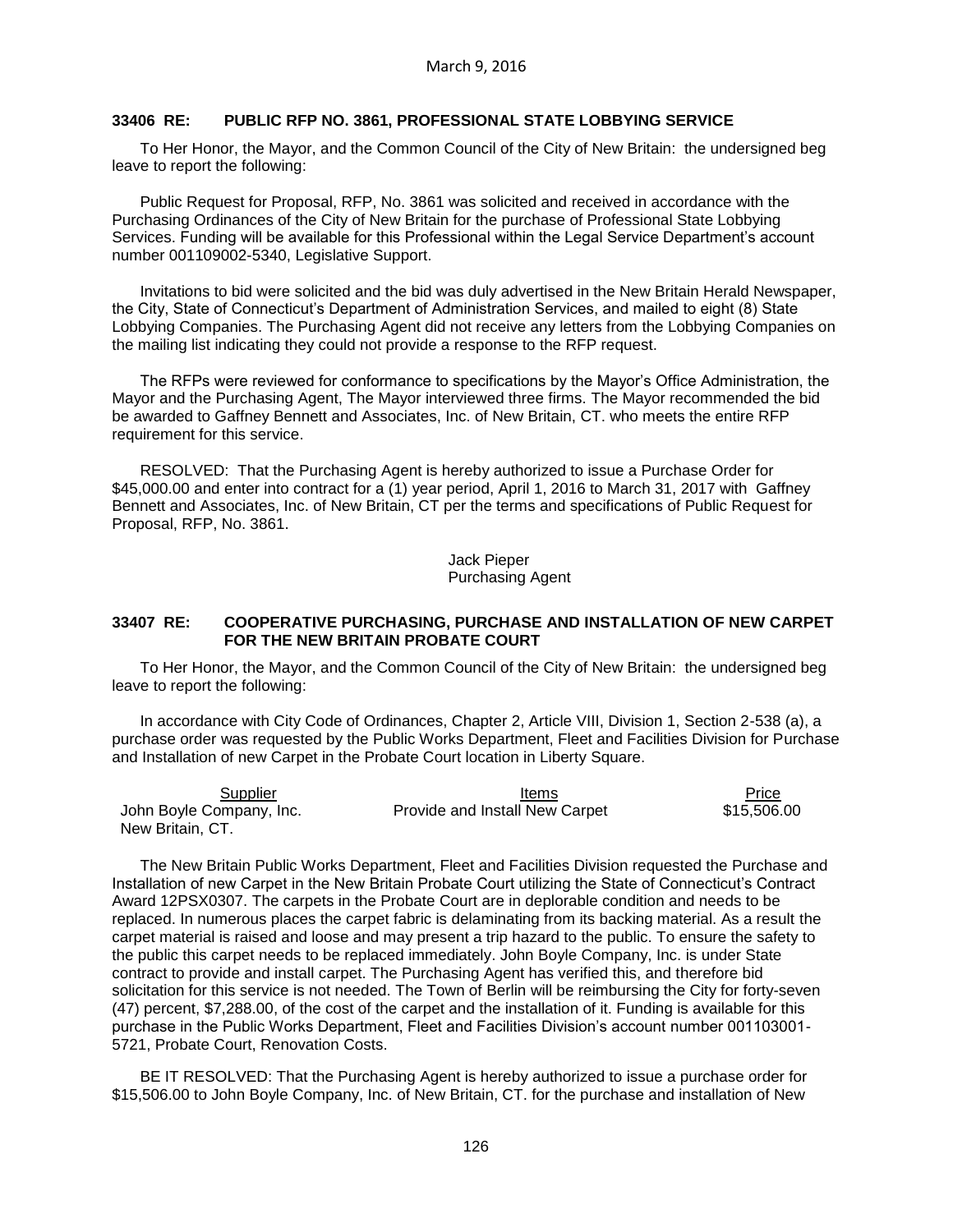Carpet for the Probate Court located in Liberty Square utilizing the State of Connecticut's Contract Award #12PSX0307.

> Jack Pieper Purchasing Agent

## **BOARD OF POLICE COMMISSIONERS**

#### **33212-1 RE: INSTALLATION OF A CROSSWALK AT THE INTERSECTION OF STATE AND LINWOOD STREETS**

To Her Honor, the Mayor, and the Common Council of the City of New Britain: the undersigned beg leave to report the following:

The Traffic Safety Bureau supervisor inspected the intersection of State Street and Linwood Street and found that there are no crosswalks at this location. There are several schools in the area. The installation of a crosswalk would alert motorists to the presence of pedestrians and assist them with safely crossing the street. It is recommended that this petition be granted.

The Board voted to approve this request to install a crosswalk at the intersection of State and Linwood Streets for the safety of school children in the area.

> Jack W. Ferguson II Clerk of the Board

#### **33213-1 RE: INVESTIGATION OF PARKING SITUATION NEAR ALBANY AVENUE AND PULASKI STREET**

To Her Honor, the Mayor, and the Common Council of the City of New Britain: the undersigned beg leave to report the following:

The Traffic Safety Bureau supervisor cited current City Ordinance (Section 15-73. Street and restricted area parking violations, penalties and enforcement.) prohibiting parking within 15 feet of an intersection 25 feet of a stop sign. Persons witnessing violations of this City Ordinance are encouraged to call Police at the time when it is observed.

No further action by the Board is required.

Jack W. Ferguson II Clerk of the Board

#### **33214-1 RE: TRAFFIC STUDY/PARKING EVALUATION IN THE AREA OF PATTON DRIVE, WAINWRIGHT DRIVE AND WALKER ROAD**

To Her Honor, the Mayor, and the Common Council of the City of New Britain: the undersigned beg leave to report the following:

Traffic Safety Bureau personnel contacted Michael Thompson, City Public Works, with the possibility of reducing the no parking restrictions. In his opinion, reducing the no parking restrictions would have an adverse effect and hinder the plowing and removal of snow. Furthermore, the area currently has numerous residential and visitor parking lots. It is recommended that this petition be denied.

The Board voted to deny this petition and keep the current parking restrictions in place.

Jack W. Ferguson II Clerk of the Board

### **33216-1 RE: TRAFFIC STUDY ON HALSEY ROAD**

To Her Honor, the Mayor, and the Common Council of the City of New Britain: the undersigned beg leave to report the following: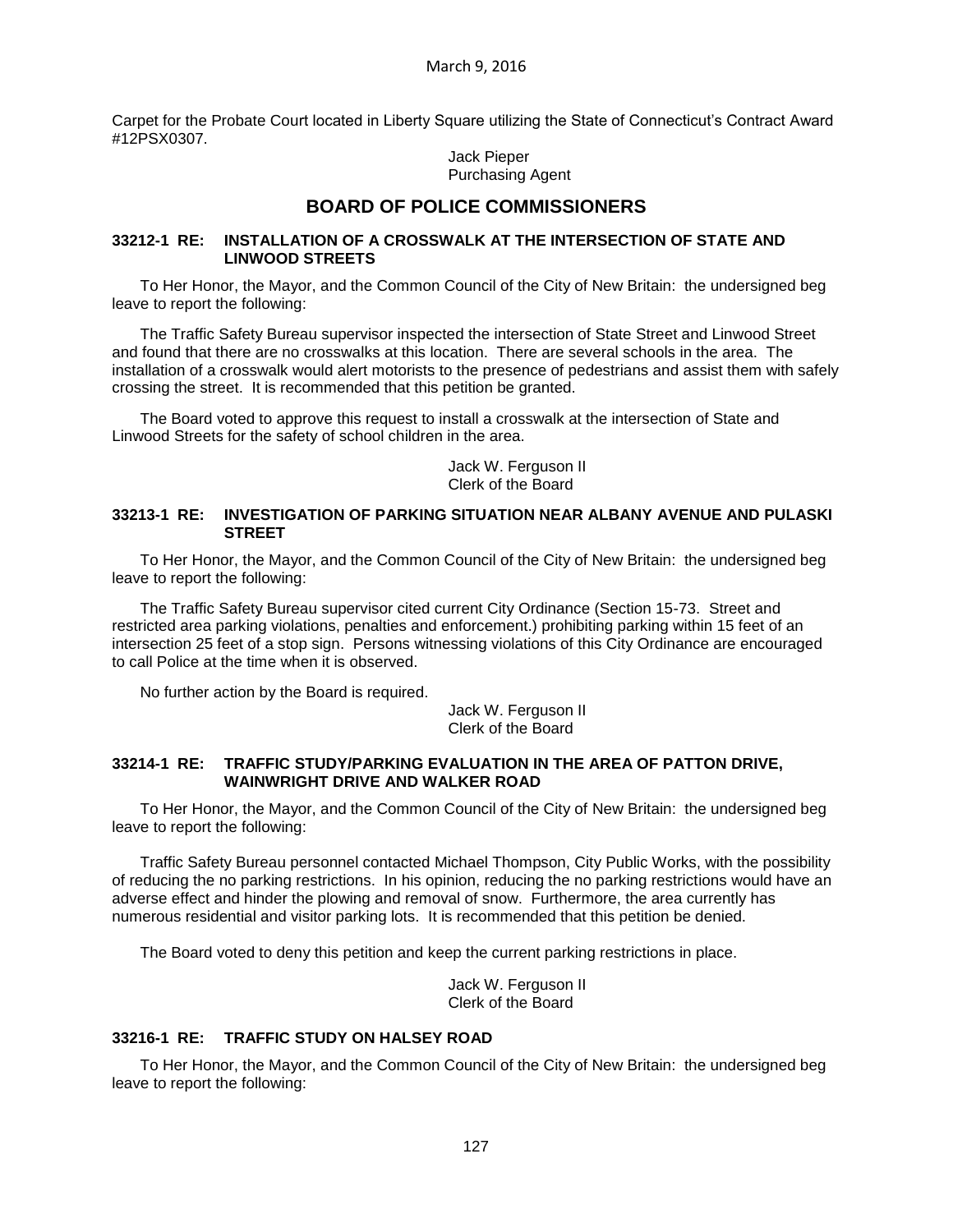The Traffic Safety Bureau will install a Speed Spy to determine the overall motor vehicle volume and median speed. The Traffic supervisor will also request Patrol Division assistance to increase their presence and conduct general motor vehicle enforcement operations on Halsey Road.

No further action is required by the Board.

Jack W. Ferguson II Clerk of the Board

### **CLAIMS COMMITTEE**

### **33408 RE: SETTLEMENT OF CLAIM SUSAN WASSILL**

To Her Honor, the Mayor, and the Common Council of the City of New Britain: the undersigned beg leave to report the following:

The Standing Claims Subcommittee of the Committee on Administration, Finance and Law at a meeting held on Wednesday evening, March 2, 2016, at 6:30 PM in Room 201, City Hall, having held public hearings and made investigations of said claims, respectfully begs leave to recommend the following:

RESOLVED; that the sum of \$500.00 be paid to Susan Wassil of 161 South Main Street, New Britain, Conn., in full settlement of her claim of property damages sustained as a result of recessed manhole covers on March 13, 2015.

> Alderman Don Naples **Chair**

## **REPORTS OF LEGISLATIVE COMMITTEES, BOARDS, COMMISSIONS AND DEPARTMENTS**

## **ZONING COMMITTEE**

Ald. Sanchez recused himself –he did not attend the Zoning Committee Meeting, nor did he listen to the tape. Ald. Sanchez left the chambers at 8:15 p.m.

#### **33376-4 RE: ZONING MORATORIUM**

To Her Honor, the Mayor, and the Common Council of the City of New Britain: the undersigned beg leave to report the following:

The Zoning Subcommittee of the Committee on Planning, Zoning and Housing held a regular meeting and public hearing on Tuesday, March 8, 2016, at 7:00 PM in the Council Chambers, to which was referred the matter of petition #33376, zoning moratorium on the permitting of motor vehicle dealers and repairers in all districts for a one-year period. The Zoning Subcommittee of the Committee on Planning, Zoning and Housing voted to accept and refer back to the Common Council with a favorable recommendation.

> Alderman Christopher Polkowski Chair

Ald. Giantonio moved to accept, seconded by Ald. Salvio. So voted. Approved March 10, 2016 by Mayor Erin E. Stewart.

#### **33376-5 RE: ZONING MORATORIUM**

To Her Honor, the Mayor, and the Common Council of the City of New Britain: the undersigned beg leave to report the following: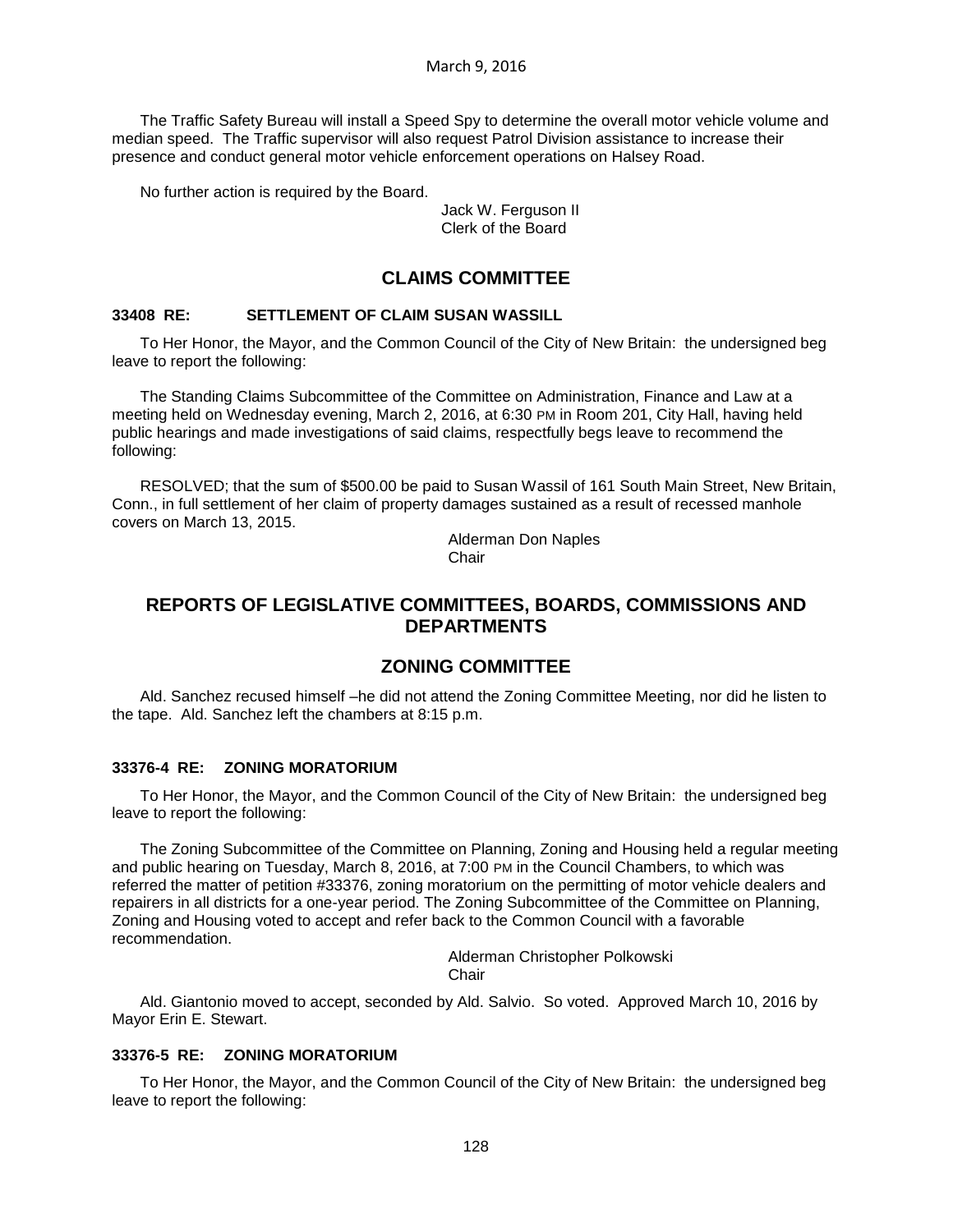The Zoning Subcommittee of the Committee on Planning, Zoning and Housing held a regular meeting and public hearing on Tuesday, March 8, 2016, at 7:00 PM in the Council Chambers, to which was referred the matter of resolution #33376-1, zoning moratorium on the permitting of motor vehicle dealers and repairers in all districts for a one-year period. The Zoning Subcommittee of the Committee on Planning, Zoning and Housing voted to accept and refer back to the Common Council with a favorable recommendation.

> Alderman Christopher Polkowski Chair

Ald. Giantonio moved to accept, seconded by Ald. Pabon. So voted. Approved March 10, 2016 by Mayor Erin E. Stewart.

### **RESOLUTIONS RETURNED FROM COMMITTEE**

#### **33376-6 RE: ZONING MORATORIUM: MOTOR VEHICLE REPAIRERS' AND MOTOR VEHICLE DEALERS' LICENSES**

To Her Honor, the Mayor, and the Common Council of the City of New Britain: the undersigned beg leave to recommend the adoption of the following:

WHEREAS, in recent years there has been a proliferation of motor vehicle dealers' and motor vehicle repairers' licenses being sought for various locations throughout the City, and

WHEREAS, in a number of situations, the operations of motor vehicle dealers and repairers have resulted in adverse impacts to surrounding neighborhoods and business areas, including negative effects to the visual appearance and character of the area, to traffic safety, parking availability, noise levels, property values and compatibility with residential land uses, and

WHEREAS, under Article IV, Sec. 4.3 of the City Charter, the Common Council is entrusted with the duty to serve as the Zoning Authority of the City of New Britain and to exercise all the powers and duties pertaining to zoning enumerated under the Connecticut General Statutes, including the consideration and granting of Department of Motor Vehicle certificates of location approval for motor vehicle dealers and repairers, and

WHEREAS, a sufficient period of time is needed in order to conduct a thorough study of these businesses and their effects and to develop and adopt new zoning controls, City ordinances, regulations and procedures as may be found appropriate to minimize and mitigate the adverse effects noted, and

WHEREAS, a zoning moratorium is a legally recognized and commonly employed measure for municipalities to use in affording themselves time to study and assess the various issues related to these types of land uses and to develop and adopt the zoning controls, City ordinances, regulations and procedures, etc., deemed appropriate;

NOW, THEREFORE, BE IT RESOLVED, that the Common Council of the City of New Britain does hereby adopt Petition #33376, and enact a zoning moratorium on the permitting of motor vehicle dealers and repairers in all zoning districts, for a period of one year from the effective date of adoption, subject to the exemptions enumerated therein.

> Alderman Daniel Salerno Common Council Liaison City Plan Commission

Ald. Salerno moved to accept and adopt, seconded by Ald. Giantonio. Resolution Adopted with Ald. Salvio and Ald. Sanders opposed. Approved March 10, 2016 by Mayor Erin E. Stewart.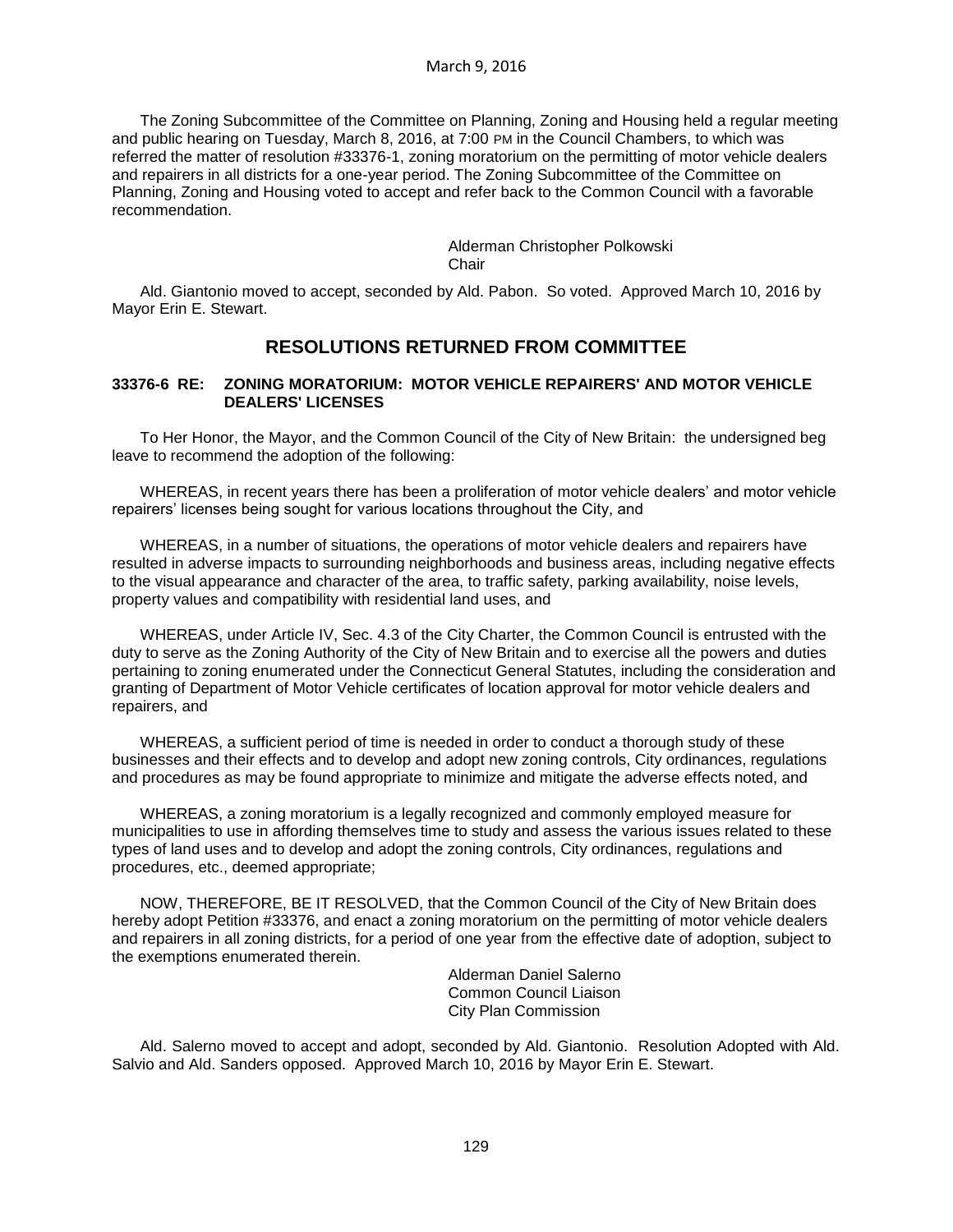Ald. Sanchez returned to the Chambers at 8:30 p.m.

# **NEW BUSINESS RESOLUTIONS**

#### **33409 RE: WOMEN'S HISTORY MONTH – MARCH 2016**

To Her Honor, the Mayor, and the Common Council of the City of New Britain: the undersigned beg leave to recommend the adoption of the following:

WHEREAS, women of every race, class and ethnic background have made historic contributions to the growth and strength of our nation in countless ways; and

WHEREAS, women have played and continue to play a critical economic, cultural and social role in every facet of life by constituting a significant portion of the labor force working inside and outside of the home; and

WHEREAS, women have played a unique role throughout history by providing the majority of the volunteer labor force; and

WHEREAS, women were particularly important in the establishment of early charitable, philanthropic and cultural institutions; and

WHEREAS, women of every race, class and ethnic background served as early leaders in the forefront of every major progressive social change movement; and

WHEREAS, women have been leaders in not only securing rights of suffrage, equal opportunity, but also in the abolitionist movement, the emancipation movement, the industrial labor movement, the civil rights movement, and other movements, especially the peace movement, which creates a fairer and more just society for all; and

WHEREAS, despite these contributions, the role of women in history has been consistently overlooked and undervalued, in the literature, teaching and study of history; NOW, THEREFORE, BE IT

RESOLVED, that the Common Council and Mayor of the City of New Britain recognize that March 2016 is designated as "Women's History Month".

Alderwoman Shirley Black

Ald. Black moved to accept and asopt, seconded by Ald. Giantonio. So voted. Approved March 10, 2016 by Mayor Erin E. Stewart.

#### **33410 RE: AGREEMENT WITH UCONN CENTER FOR PUBLIC HEALTH AND HEALTH POLICY REGARDING OBESITY IN SCHOOL CHILDREN**

To Her Honor, the Mayor, and the Common Council of the City of New Britain: the undersigned beg leave to recommend the adoption of the following:

WHEREAS; a budget within special revenue fund #234 Preventative Health Services, was established with a grant from the Connecticut Department of Public Health to assess the prevalence and variables associated with obesity in school children at preschool, kindergarten,  $6<sup>th</sup>$  and  $9<sup>th</sup>$  grades and assessments of nutrition and physical activity policies for the school and early care environments.

WHEREAS; Public Health research data analysis services are highly specific and we utilize UCONN Center for Public Health and Health Policy to provide these services;

WHEREAS; the Health Department would like to enter into an agreement for services with UCONN Center for Public Health and Health Policy, to provide the following services at a cost for the services of \$125/hr. for up to 160 hours of service;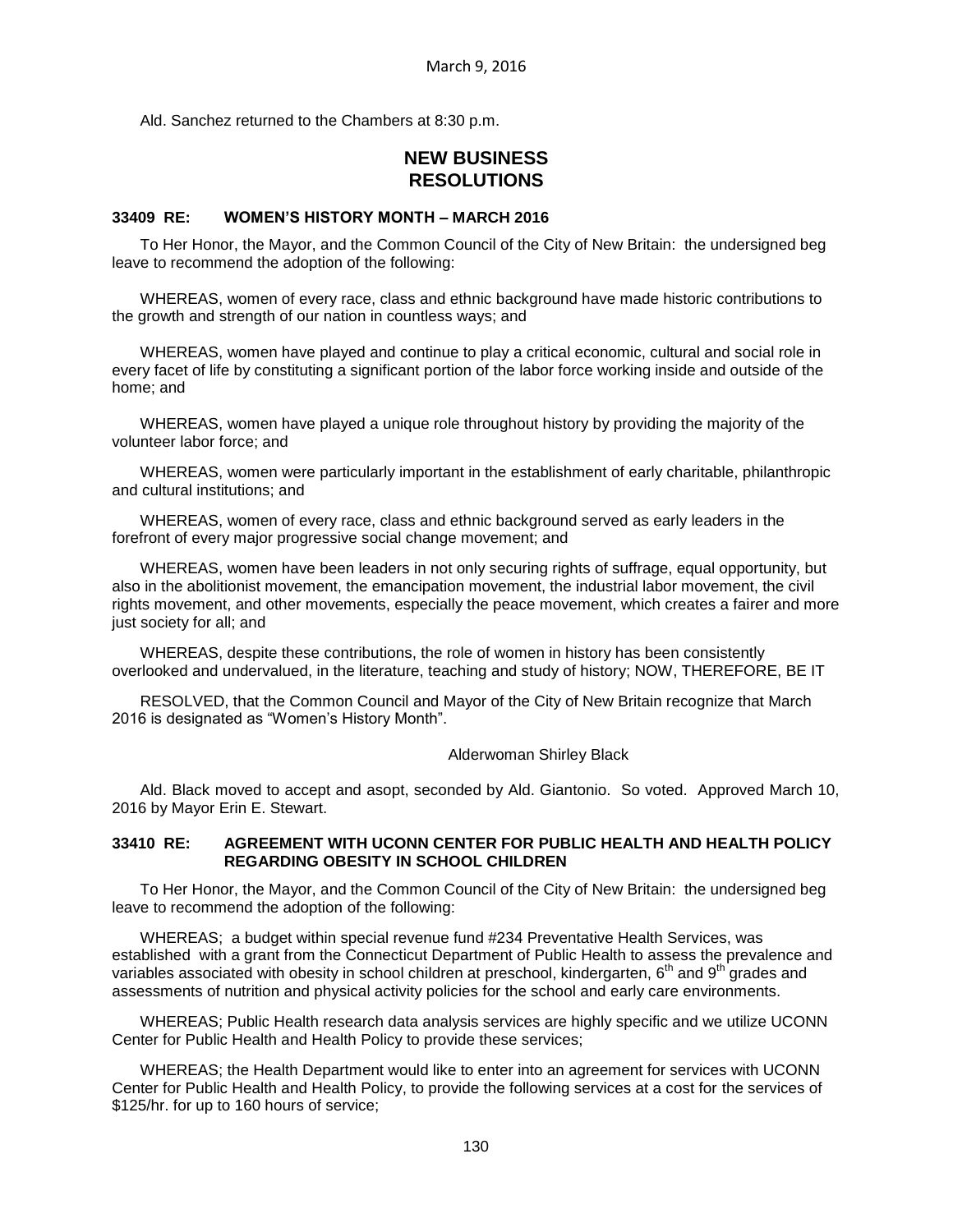- Data management
- Descriptive, correlational and longitudinal analysis of the data
- Compile a detailed report of study findings
- Provide recommendations for policy and practice based on results
- Dissemination of findings and recommendations

#### THEREFORE BE IT

RESOLVED, that the Purchasing Agent, or his designee, is hereby authorized to execute an agreement for services with the UCONN Center for Public Health and Health Policy, for the above services at the stated compensation. BE IT FURTHER

RESOLVED, that the compensation come from special revenue fund #234, Preventative Health Services.

> Alderman Jamie Giantonio Alderman Robert Smedley

Ald. Smedley moved to accept and adopt, seconded by Ald. Giantonio. So voted. Approved March 10, 2016 by Mayor Erin E. Stewart.

#### **33411 RE: BUDGET TRANSFER - POLICE DEPT. \$27,000 TO PROVIDE SALARY OF A TEMPORARY ACCOUNTING CLERK**

To Her Honor, the Mayor, and the Common Council of the City of New Britain: the undersigned beg leave to recommend the adoption of the following:

WHEREAS, the New Britain Police Department is charged to protect and preserve life, safeguard property, enforce laws, and provide public safety services in a lawful, professional and humane manner, with respect for the dignity of all citizens, and

WHEREAS, a budget transfer within the Police budget is requested to cover the salary of a temporary accounting clerk in the Administration office, and

WHEREAS, there are sufficient budgeted funds available for transfer within the Police Department's annual budget, THEREFORE BE IT

RESOLVED, by the Common Council of the City of New Britain, that a budget transfer of \$27,000 be made within the Police Department budget to provide for the salary of a temporary accounting clerk in the Administration office as outlined below:

| Transfer from the following accounts: |                           |                                           |          |
|---------------------------------------|---------------------------|-------------------------------------------|----------|
| 0011211002-5250                       | Retirements/FICA/MERF     |                                           | \$27,000 |
|                                       | Total                     |                                           | \$27,000 |
| Transfer to the following accounts:   |                           |                                           |          |
| 0011211002-5121                       | <b>Full Time Salaries</b> |                                           | \$27,000 |
|                                       | Total                     |                                           | \$27,000 |
|                                       |                           | Ald. Carlo Carlozzi, Jr. - Police Liaison |          |
|                                       |                           | Ald. Wilfredo Pabon - Police Liaison      |          |
|                                       |                           | Ald. Emmanuel Sanchez - Police Liaison    |          |
|                                       |                           | Ald. Jim Sanders, Jr. - Police Liaison    |          |
|                                       |                           | Ald. Robert Smedley - Police Liaison      |          |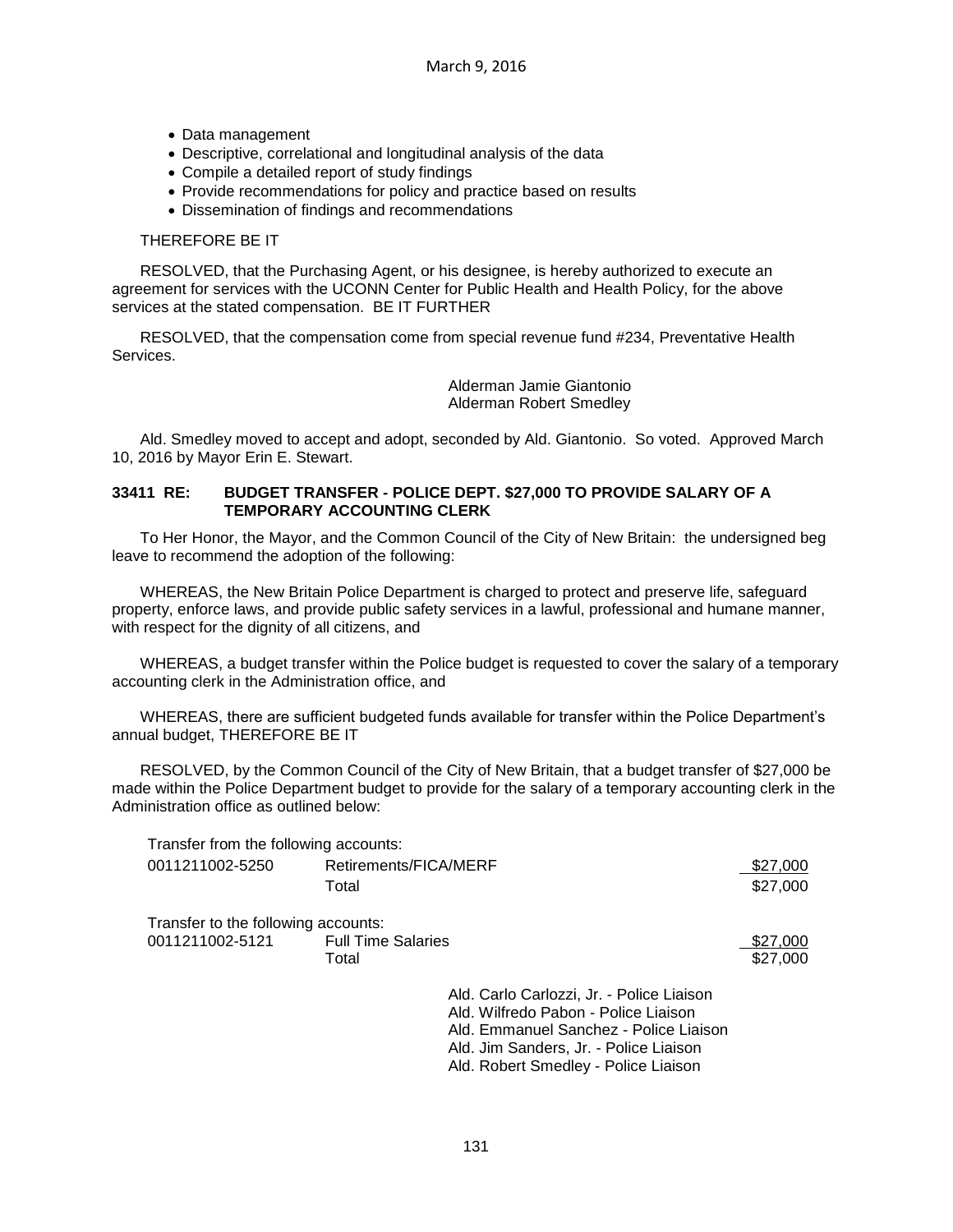Ald. Pabon moved to accept and adopt, seconded by Ald. Carlozzi. So voted. Approved March 10, 2016 by Mayor Erin E. Stewart.

#### **33412 RE: BUDGET AMENDMENT AND APPROPRIATION FOR DECD FINANCIAL ASSISTANCE PLANNING GRANT**

To Her Honor, the Mayor, and the Common Council of the City of New Britain: the undersigned beg leave to recommend the adoption of the following:

WHEREAS, The City of New Britain Common Council, at its December 11, 2013 meeting, approved Resolution 32567 authorizing the Mayor to file an application and execute an Assistance Agreement with the Connecticut Department of Economic and Community Development (DECD); and

WHEREAS, The City of New Britain was selected to receive a Financial Assistance Grant from the DECD in the amount of \$500,000; and

NOW, THEREFORE, BE IT RESOLVED, that a budget amendment and appropriation be made as follows:

| Increase Expenditures:<br>0083238401-5331 | <b>Professional Services</b> | \$500,000 |
|-------------------------------------------|------------------------------|-----------|
| Increase Revenues:<br>0083238400-4222     | State Revenue                | \$500,000 |

Alderman Don Naples Alderman Jim Sanders, Jr.

Ald. Naples moved to accept and adopt, seconded by Ald. Polkowski. So voted. Approved March 10, 2016 by Mayor Erin E. Stewart.

#### **33413 RE: SUPPORT RESOLUTION FOR COLUMBUS BOULEVARD SAFETY IMPROVEMENTS PHASE IV STATE PROJECT NO. 88-188**

To Her Honor, the Mayor, and the Common Council of the City of New Britain: the undersigned beg leave to recommend the adoption of the following:

Whereas, the Public Works Department has completed the Preliminary Design stage and submitted a Semifinal Design on a project known as Columbus Boulevard Safety Improvements Phase IV, further identified as State Project No. 88-188, which is located on Bank Street and a section of Columbus Boulevard between Main Street and the Harry Truman Overpass; and

Whereas, the City of New Britain has published display advertisements in local newspapers, mailed the display advertisement to a number of officials and agencies and mailed a formal letter to abutting and surrounding property owners announcing a Public Information Meeting on the proposed Local Road Accident Reduction Program (LRARP) project known as Columbus Boulevard Safety Improvements Phase IV; and

Whereas, a Public Informational Meeting was held on Thursday February 11, 2016, in City Hall Room 504 located at 27 West Main Street New Britain, CT 06051, at 6:00 pm, at which meeting interested parties had an opportunity to voice their concerns; and

Whereas, the project is located on municipally owned roads and construction costs are currently estimated at \$3.95M and will utilize 90% Federal Highway Administration funds and 10% City of New Britain funds; and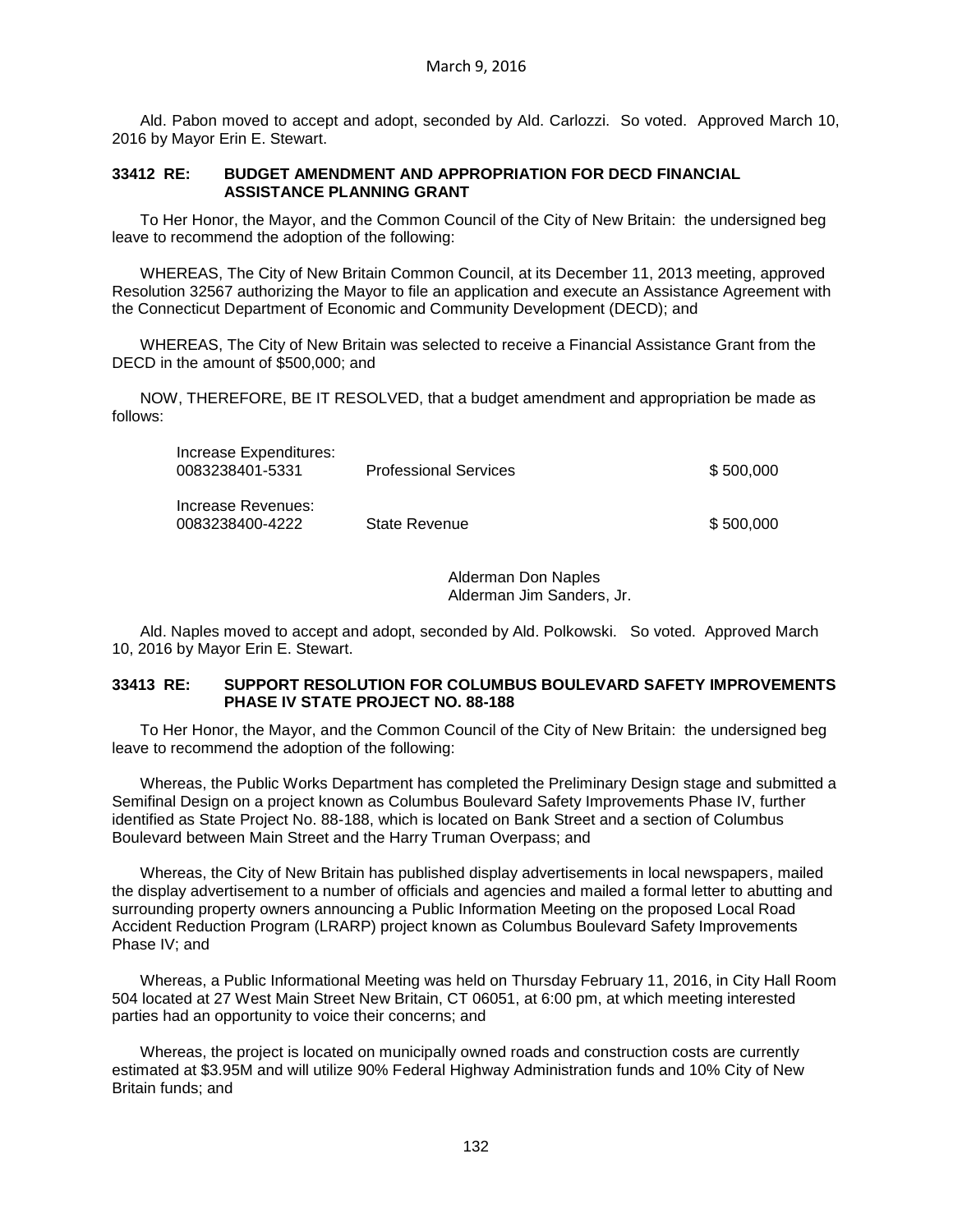Whereas, the Common Council has considered the concerns expressed at the public information meeting and finds that the proposed Columbus Boulevard Safety Improvements Phase IV project is in the best interest of the City of New Britain and will promote the health, safety and general welfare of its residents and provide for convenience and safety of the public, and;

Therefore, be It Resolved that the City of New Britain, based on the above information, and by virtue of this resolution, hereby fully supports the Columbus Boulevard Safety Improvements Phase IV project.

> Alderman Don Naples Alderman Jim Sanders, Jr.

Ald. Naples moved to accept and adopt, seconded by Ald. Polkowski. So voted. Approved March 10, 2016 by Mayor Erin E. Stewart.

#### **33414 RE: 2ND AMENDMENT TO COVANTA WATER DISPOSAL AGREEMENT**

To Her Honor, the Mayor, and the Common Council of the City of New Britain: the undersigned beg leave to recommend the adoption of the following:

WHEREAS, Covanta Bristol, Inc. ("Covanta", or "Company") and the City of Bristol, Connecticut, Town of Berlin, Connecticut, Town of Branford, Connecticut, Town of Burlington, Connecticut, Town of Hartland, Connecticut, City of New Britain, Connecticut, Town of Plainville, Connecticut, Town of Plymouth, Connecticut, Town of Prospect, Connecticut, Town of Seymour, Connecticut, Town of Southington, Connecticut, Town of Warren, Connecticut, Town of Washington, Connecticut and Town of Wolcott, Connecticut (each a "Municipality" and collectively the "Municipalities") have entered in to the Municipal Solid Waste Disposal and Recycling Services A g r e e m e n t dated as of December 21, 2012 as amended by the First Amendment to the Municipal Solid Waste Disposal and Recycling Services Agreement dated May 27, 2015 ("Agreement");

WHEREAS, the Bristol Facility Policy Board ("BFPB"), a successor organization to the Bristol Resource Recovery Facility Operating Committee ("BRRFOC"), on behalf of the Contracting Communities, seeks to amend the Municipal Solid Waste Disposal and Recycling Services Agreement to preserve capacity for "Residential Acceptable Waste"; and

WHEREAS, the parties propose execution of a Second Amendment to ensure that "Residential Acceptable Waste" will not be subject to the terms of the "Annual Reserve Capacity" as defined in the Municipal Solid Waste Disposal and Recycling Services Agreement for the remaining term of the contract; and

WHEREAS, the Second Amendment is beneficial to the Municipalities which comprise the BFPB, and the BFPB voted in favor of approving the Second Amendment at its Special Meeting held March 7, 2016;

RESOLVED, Mayor Erin Stewart is authorized to execute the Second Amendment to the Municipal Solid Waste Disposal and Recycling Services Agreement on behalf of the City of New Britain.

> Alderman Don Naples Alderman Jim Sanders, Jr.

Ald. Naples moved to accept and adopt, seconded by Ald. Polkowski. So voted. Approved March 10, 2016 by Mayor Erin E. Stewart.

Ald. Polkowski recused himself in regard to the following resolution concerning Local 818 Agreement. He is a member of Local 818.